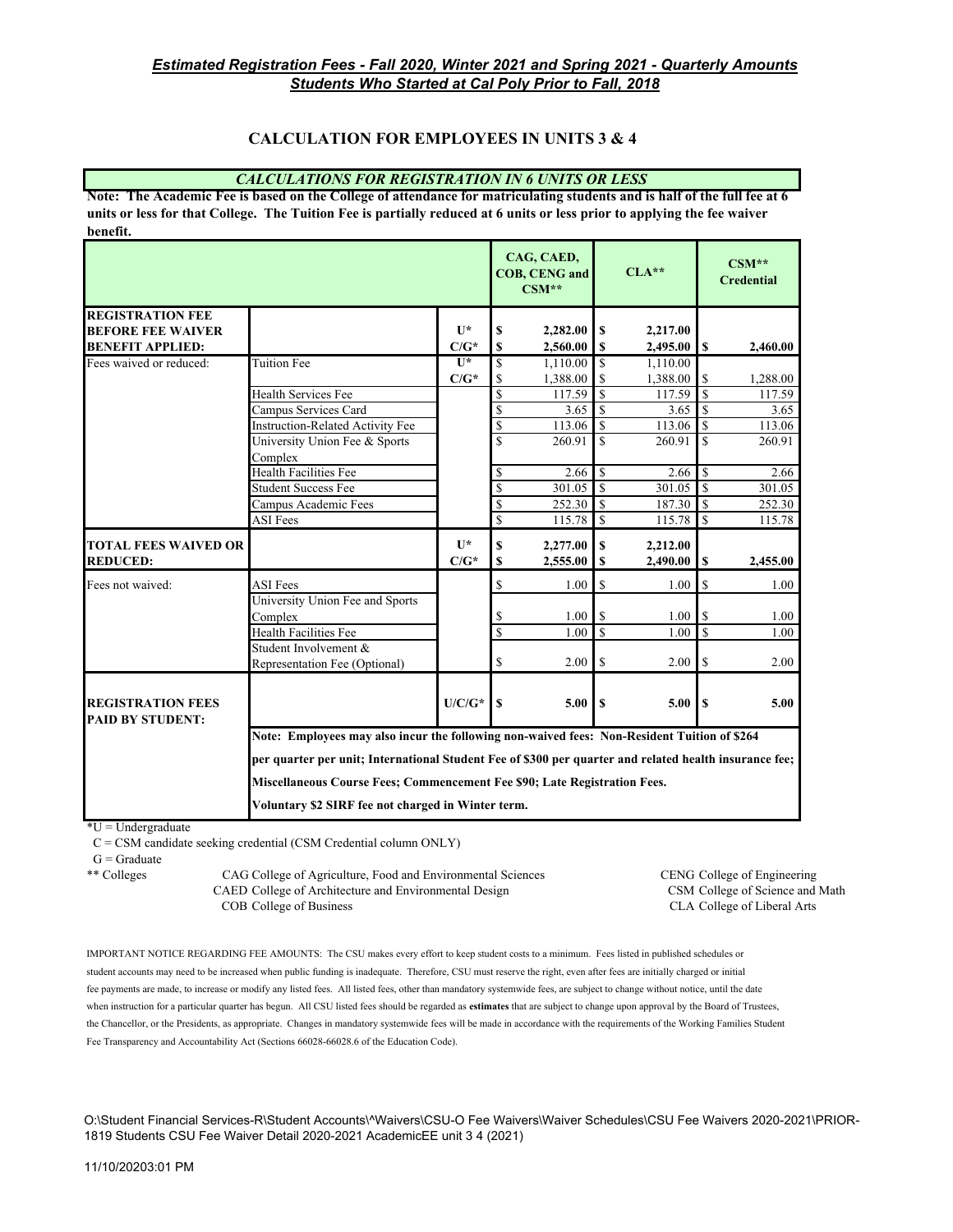# **CALCULATION FOR EMPLOYEES IN UNITS 3 & 4**

## *CALCULATIONS FOR REGISTRATION IN TWO CLASSES (EXCEEDING 6 UNITS)*

**Note: The Academic Fee charged is based on the College of attendance for matriculating students. An employee taking more than 6 units but only 2 classes is being charged the full Academic Fee.**

|                                                     |                                                                                                        |                           |                         | CAG, CAED,<br><b>COB, CENG and</b><br>$CSM**$ |                         | $CLA**$              |                         | $CSM**$<br><b>Credential</b> |  |
|-----------------------------------------------------|--------------------------------------------------------------------------------------------------------|---------------------------|-------------------------|-----------------------------------------------|-------------------------|----------------------|-------------------------|------------------------------|--|
| <b>REGISTRATION FEE</b>                             |                                                                                                        |                           |                         |                                               |                         |                      |                         |                              |  |
| <b>BEFORE FEE WAIVER</b>                            |                                                                                                        | $\mathbf{U}^*$            | \$                      | 3,256.00                                      | \$                      | 3,126.00             |                         |                              |  |
| <b>BENEFIT APPLIED:</b>                             |                                                                                                        | $C/G^*$                   | \$                      | 3,734.00                                      | \$                      | 3,604.00             | S                       | 3,562.00                     |  |
| Fees waived or reduced:                             | <b>Tuition Fee</b>                                                                                     | $\mathbf{U}^*$            | \$                      | 1,914.00                                      | <sup>\$</sup>           | 1,914.00             |                         |                              |  |
|                                                     |                                                                                                        | $C/G^*$                   | <sup>\$</sup>           | 2,392.00                                      | S                       | 2,392.00             | S                       | 2,220.00                     |  |
|                                                     | Health Services Fee                                                                                    |                           | \$                      | 117.59                                        | $\mathbf{\hat{S}}$      | 117.59               | $\mathcal{S}$           | 117.59                       |  |
|                                                     | Campus Services Card                                                                                   |                           | \$                      | 3.65                                          | $\mathbf S$             | 3.65                 | $\overline{\mathbf{s}}$ | 3.65                         |  |
|                                                     | <b>Instruction-Related Activity Fee</b>                                                                |                           | \$                      | 113.06                                        | $\overline{\mathbf{S}}$ | 113.06               | $\mathcal{S}$           | 113.06                       |  |
|                                                     | University Union Fee & Sports<br>Complex                                                               |                           | \$                      | 260.91                                        | $\mathbf S$             | 260.91               | $\mathbf S$             | 260.91                       |  |
|                                                     | Health Facilities Fee                                                                                  |                           | \$                      | 2.66                                          | $\mathbf S$             | 2.66                 | $\mathbf{I}$ s          | 2.66                         |  |
|                                                     | <b>Student Success Fee</b>                                                                             |                           | \$                      | 301.05                                        | $\mathbf S$             | 301.05               | $\mathcal{S}$           | 301.05                       |  |
|                                                     | Campus Academic Fees                                                                                   |                           | \$                      | 422.30                                        | $\mathbb S$             | 292.30               | $\mathcal{S}$           | 422.30                       |  |
|                                                     | <b>ASI</b> Fees                                                                                        |                           | $\overline{\mathbb{S}}$ | 115.78                                        | $\mathbb S$             | 115.78               | $\overline{\mathsf{S}}$ | 115.78                       |  |
| <b>TOTAL FEES WAIVED OR</b><br><b>REDUCED:</b>      |                                                                                                        | $\mathbf{U}^*$<br>$C/G^*$ | $\mathbf S$<br>\$       | 3,251.00<br>3,729.00                          | \$<br>\$                | 3,121.00<br>3,599.00 | \$                      | 3,557.00                     |  |
|                                                     |                                                                                                        |                           |                         |                                               |                         |                      |                         |                              |  |
| Fees not waived:                                    | <b>ASI</b> Fees                                                                                        |                           | \$                      | 1.00                                          | \$                      | 1.00                 | S                       | 1.00                         |  |
|                                                     | University Union Fee and Sports                                                                        |                           |                         |                                               |                         |                      |                         |                              |  |
|                                                     | Complex                                                                                                |                           | \$                      | 1.00                                          | \$                      | 1.00                 | S                       | 1.00                         |  |
|                                                     | Health Facilities Fee                                                                                  |                           | \$                      | 1.00                                          | <sup>\$</sup>           | 1.00                 | \$                      | 1.00                         |  |
|                                                     | Student Involvement &                                                                                  |                           |                         |                                               |                         |                      |                         |                              |  |
|                                                     | Representation Fee (Optional)                                                                          |                           | S                       | 2.00                                          | S                       | 2.00                 | <sup>\$</sup>           | 2.00                         |  |
| <b>REGISTRATION FEES</b><br><b>PAID BY STUDENT:</b> |                                                                                                        | $U/C/G^*$                 | $\mathbf S$             | 5.00                                          | \$.                     | 5.00                 | $\mathbf{s}$            | 5.00                         |  |
|                                                     | Note: Employees may also incur the following non-waived fees: Non-Resident Tuition of \$264            |                           |                         |                                               |                         |                      |                         |                              |  |
|                                                     | per quarter per unit; International Student Fee of \$300 per quarter and related health insurance fee; |                           |                         |                                               |                         |                      |                         |                              |  |
|                                                     | Miscellaneous Course Fees; Commencement Fee \$90; Late Registration Fees.                              |                           |                         |                                               |                         |                      |                         |                              |  |
| Voluntary \$2 SIRF fee not charged in Winter term.  |                                                                                                        |                           |                         |                                               |                         |                      |                         |                              |  |

 $*U =$ Undergraduate

C = CSM candidate seeking credential (CSM Credential column ONLY)

 $G =$ Graduate

\*\* Colleges CAG College of Agriculture, Food and Environmental Sciences CENG College of Engineering<br>CAED College of Architecture and Environmental Design CSM College of Science and Math CAED College of Architecture and Environmental Design COB College of Business CLA College of Liberal Arts

IMPORTANT NOTICE REGARDING FEE AMOUNTS: The CSU makes every effort to keep student costs to a minimum. Fees listed in published schedules or student accounts may need to be increased when public funding is inadequate. Therefore, CSU must reserve the right, even after fees are initially charged or initial fee payments are made, to increase or modify any listed fees. All listed fees, other than mandatory systemwide fees, are subject to change without notice, until the date when instruction for a particular quarter has begun. All CSU listed fees should be regarded as **estimates** that are subject to change upon approval by the Board of Trustees, the Chancellor, or the Presidents, as appropriate. Changes in mandatory systemwide fees will be made in accordance with the requirements of the Working Families Student Fee Transparency and Accountability Act (Sections 66028-66028.6 of the Education Code).

O:\Student Financial Services-R\Student Accounts\^Waivers\CSU-O Fee Waivers\Waiver Schedules\CSU Fee Waivers 2020-2021\PRIOR-1819 Students CSU Fee Waiver Detail 2020-2021 AcademicEE unit 3 4 (2021)